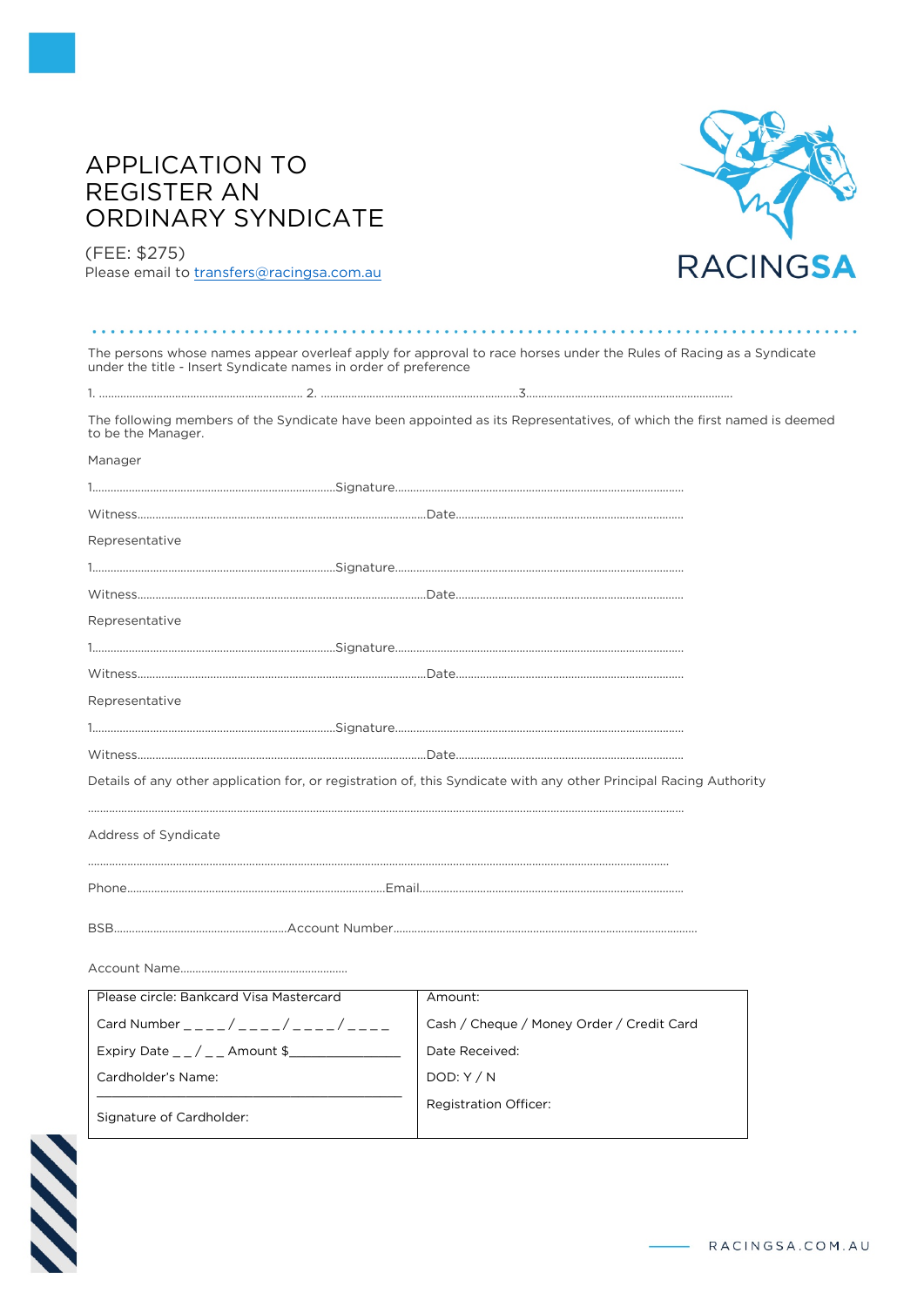MEMBERS OF SYNDICATE REGISTERED AS THE ............................................................................................SYNDICATE

By signing this Application you are acknowledging you have read and understand the Standard Syndicate Terms and Conditions and agree to be bound by the Australian Rules of Racing. Please ensure you have read the Personal Information, Privacy Statement and GST Declaration prior to signing this form.

SYNDICATE MANAGER DETAILS: (maximum 20 members – including the manager and representatives)

| Date of Birth: <u>contract and a series of Birth and a series of Birth and a series of Birth and a series of Birth</u>                                                                                                               |            |
|--------------------------------------------------------------------------------------------------------------------------------------------------------------------------------------------------------------------------------------|------------|
|                                                                                                                                                                                                                                      |            |
| Title: Surname: Surname: Surname: Surname: Surname: Surname: Surname: Surname: Surname: Surname: Surname: Surname: Surname: Surname: Surname: Surname: Surname: Surname: Surname: Surname: Surname: Surname: Surname: Surname:       |            |
| Given Names: Names: Names: Names: Names: Names: Names: Names: Names: Names: Names: Names: Names: Names: Names: Names: Names: Names: Names: Names: Names: Names: Names: Names: Names: Names: Names: Names: Names: Names: Names:       |            |
|                                                                                                                                                                                                                                      |            |
|                                                                                                                                                                                                                                      |            |
| Email Address: No. 2008. The Company of the Company of the Company of the Company of the Company of the Company of the Company of the Company of the Company of the Company of the Company of the Company of the Company of th       |            |
|                                                                                                                                                                                                                                      | Signature  |
|                                                                                                                                                                                                                                      |            |
| MEMBER DETAILS:<br>MEMBER DETAILS:                                                                                                                                                                                                   |            |
| Date of Birth: <u>contract and a series of Birth and a series of Birth and a series of Birth:</u>                                                                                                                                    |            |
| Shares Held: <u>Alexander Alexander Alexander Alexander Alexander Alexander Alexander Alexander Alexander Alexander Alexander Alexander Alexander Alexander Alexander Alexander Alexander Alexander Alexander Alexander Alexande</u> |            |
| Title: Surname: Surname: Surname: Surname: Surname: Surname: Surname: Surname: Surname: Surname: Surname: Surname: Surname: Surname: Surname: Surname: Surname: Surname: Surname: Surname: Surname: Surname: Surname: Surname:       |            |
| Given Names: and the contract of the contract of the contract of the contract of the contract of the contract of the contract of the contract of the contract of the contract of the contract of the contract of the contract        |            |
|                                                                                                                                                                                                                                      |            |
| Suburb: ________                                                                                                                                                                                                                     | Post Code: |
| Email Address: 1999 - 1999 - 1999 - 1999 - 1999 - 1999 - 1999 - 1999 - 1999 - 1999 - 1999 - 1999 - 1999 - 199                                                                                                                        |            |
|                                                                                                                                                                                                                                      | Signature  |
|                                                                                                                                                                                                                                      |            |

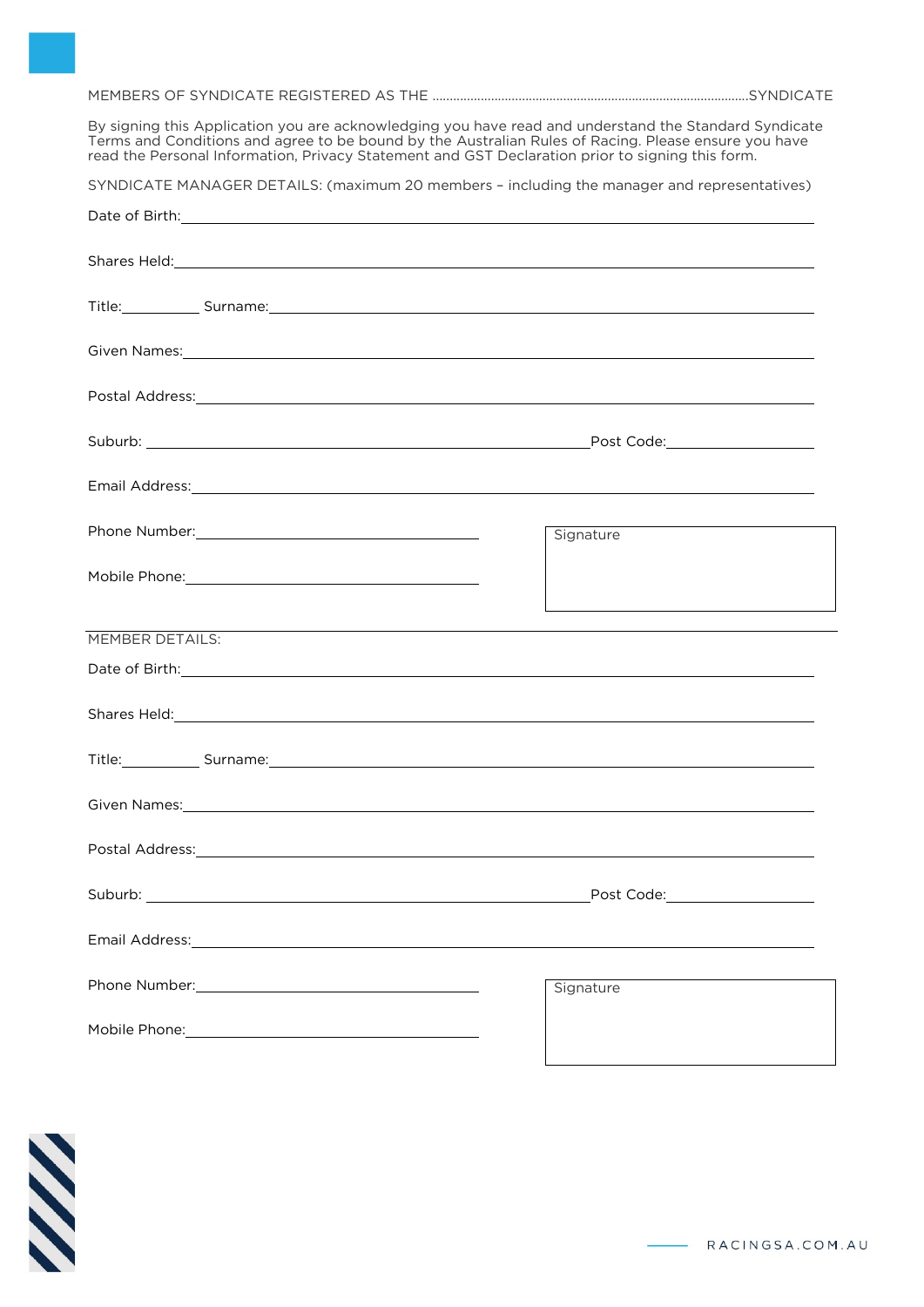| Date of Birth: <u>contract and a series of Birth and a series of Birth and a series of Birth and a series of Birth</u>                                                                                                               |                                |  |  |
|--------------------------------------------------------------------------------------------------------------------------------------------------------------------------------------------------------------------------------------|--------------------------------|--|--|
| Shares Held: <b>Shares Held: Shares Held: Shares Held: Shares Held: Shares Held: Shares Held: Shares Held: Shares Held: Shares Held: Shares Held: Shares Held: Shares Held: Shares Held: Shares Held:</b>                            |                                |  |  |
|                                                                                                                                                                                                                                      |                                |  |  |
| Title: Surname: Surname: Surname: Surname: Surname: Surname: Surname: Surname: Surname: Surname: Surname: Surname: Surname: Surname: Surname: Surname: Surname: Surname: Surname: Surname: Surname: Surname: Surname: Surname:       |                                |  |  |
|                                                                                                                                                                                                                                      |                                |  |  |
|                                                                                                                                                                                                                                      |                                |  |  |
|                                                                                                                                                                                                                                      |                                |  |  |
|                                                                                                                                                                                                                                      |                                |  |  |
| Email Address: Note and the set of the set of the set of the set of the set of the set of the set of the set of the set of the set of the set of the set of the set of the set of the set of the set of the set of the set of        |                                |  |  |
| Phone Number: Note and the series of the series of the series of the series of the series of the series of the                                                                                                                       | Signature                      |  |  |
|                                                                                                                                                                                                                                      |                                |  |  |
|                                                                                                                                                                                                                                      |                                |  |  |
| and the control of the control of the control of the control of the control of the control of the control of the                                                                                                                     |                                |  |  |
|                                                                                                                                                                                                                                      |                                |  |  |
| <b>MEMBER DETAILS:</b>                                                                                                                                                                                                               |                                |  |  |
|                                                                                                                                                                                                                                      |                                |  |  |
|                                                                                                                                                                                                                                      |                                |  |  |
|                                                                                                                                                                                                                                      |                                |  |  |
| Title: Surname: Surname: Surname: Surname: Surname: Surname: Surname: Surname: Surname: Surname: Surname: Surname: Surname: Surname: Surname: Surname: Surname: Surname: Surname: Surname: Surname: Surname: Surname: Surname:       |                                |  |  |
| Given Names: <u>example and a series of the series of the series of the series of the series of the series of the series of the series of the series of the series of the series of the series of the series of the series of th</u> |                                |  |  |
| Postal Address: North American Contract of Address and Address and Address and Address and Address and Address                                                                                                                       |                                |  |  |
|                                                                                                                                                                                                                                      |                                |  |  |
| Suburb: <u>www.common.com/www.common.com/www.common.com/www.common.com/www.common.com/www.com</u>                                                                                                                                    | Post Code: ___________________ |  |  |
| Email Address: Note and the set of the set of the set of the set of the set of the set of the set of the set of the set of the set of the set of the set of the set of the set of the set of the set of the set of the set of        |                                |  |  |
|                                                                                                                                                                                                                                      |                                |  |  |
|                                                                                                                                                                                                                                      | Signature                      |  |  |
|                                                                                                                                                                                                                                      |                                |  |  |
|                                                                                                                                                                                                                                      |                                |  |  |



RACINGSA.COM.AU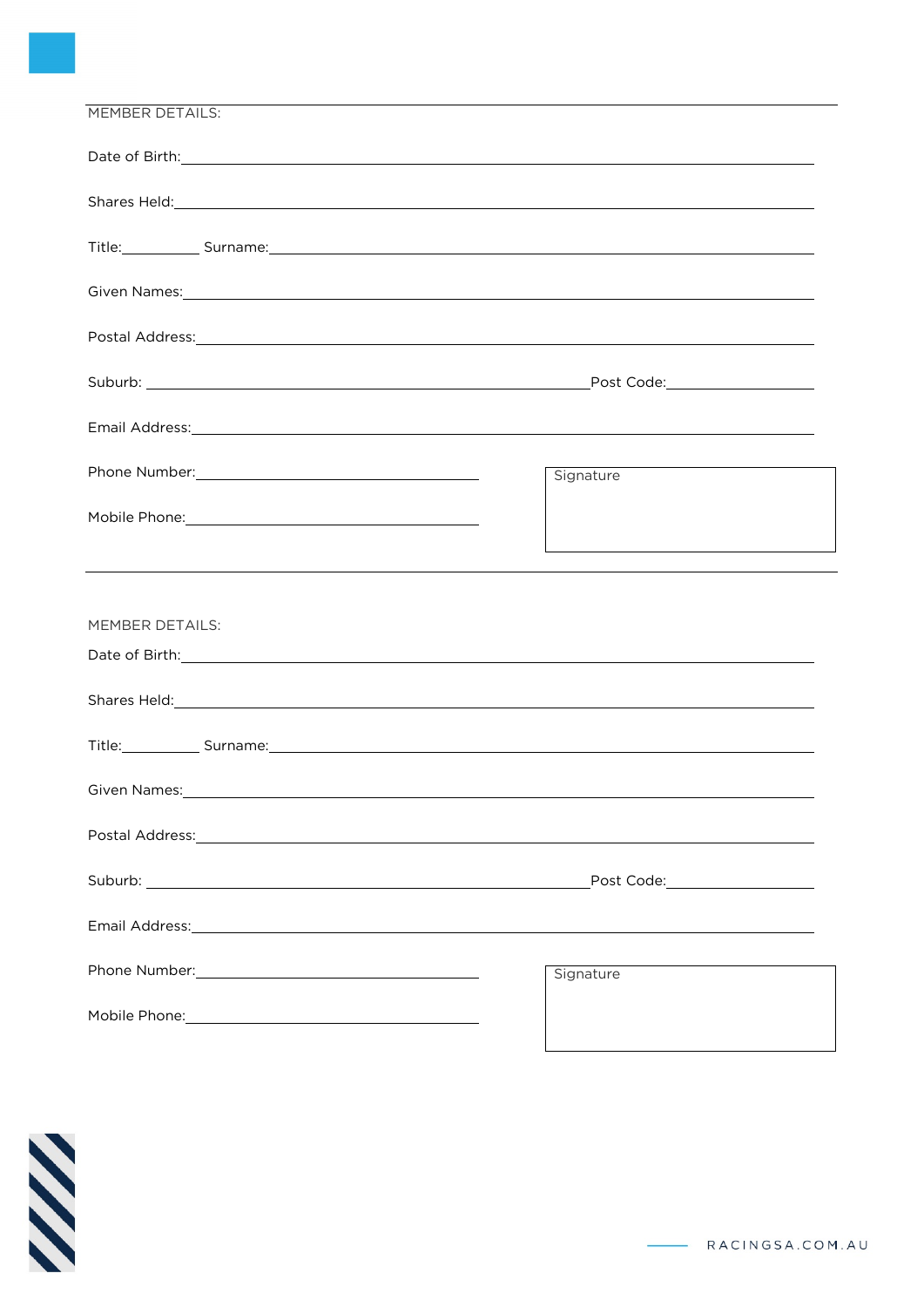The Principal Racing Authority accepts no responsibility for any problems that may arise out of the way Syndicates are managed or operated. Accordingly if any Syndicate Member feels aggrieved by the management or conduct of a particular Syndicate he or she must be prepared to resolve the matter privately or take such legal steps as his or her private legal advisors may advise. In this regard the attention of Syndicate Members is drawn to the following Rule of Racing: 69M.The Principal Racing Authority shall not have any responsibility for the due observance by the persons concerned of any Syndicate agreement or any other instrument relating to a Syndicate or for the performance of any legal or equitable obligations of any members of a Syndicate.

1. Definitions: (a) "The Syndicate" means the Syndicate as defined by the Australian Rules of Racing and all the members thereof (hereafter referred to as "Members").

(b) "The Principal Racing Authority" means any Principal Racing Authority as defined by the Australian Rules of Racing.

(c) "The Syndicate's Horse(s)" means the horse(s) registered as or to be registered by the Syndicate.

(d) "The Manager" means the person required under the Rules of Racing to act for and represent the Syndicate in all respects.

(e) "Monthly Fees" means the Calendar Monthly expenses payable in respect of the Syndicate shares held and payable on account of and including breaking in, stabling, training, racing, floating and other<br>transportation, spelling, agistment, insurance, veterinary services, Jockeys<br>fees (other than Prize money percentages), gear, colours, bulletins and<br>oth management, printing of accounts, and all other costs associated with the Syndicate.

# (f) "Ordinary Resolution" means —

(i) Ordinary Resolution Thealts<br>(i) A resolution passed by Members holding a majority of shares at a duly convened meeting – or (ii) A resolution contained in a letter presented to the Principal Racing

Authority signed by Members holding a majority of shares.

(g) "Shares" means the shares in the Syndicate.

(h) "Special Resolution" means —<br>(i) A resolution passed by Members holding in aggregate at least seventy<br>five per cent (75%) of Shares at a duly convened meeting – or (ii) A<br>resolution contained in a letter presented to t

(i) "Duly Serving "means either delivering personally to the person concerned or sending it by prepaid post to the person to be served at the address shown in the Register maintained by the Manager.

2. (a) The application to register the Syndicate shall be submitted by the Manager for approval and due registration by the Principal Racing

Authority and thereafter the Manager shall forward to the Members a copy<br>of this Agreement.<br>(b) No Disqualified Person (within the meaning of that term as provided in<br>the Rules of Racing) shall be eligible to become or to Member of the Syndicate.

3. (a) The Monthly Fees for each Share shall become due and payable to the Manager by each of the Members on the first day of EACH and every<br>MONTH during the currency of the Syndicate. For the purposes of this<br>Agreement a bank account shall be established and operated by the Manager in the Syndicate's name, together with such other signatories as are from time to time decided by Ordinary Resolution.

(b) From the Monthly Fees the Manager shall pay all of the Syndicate expenses including payment to the Manager for his services to the Syndicate of an amount agreed upon by the syndicate members each calendar month.

(c) The Monthly Fees may be varied by the Manager by Duly Serving notice in writing on the Members specifying the reason for and the nature of the variations.

4. (a) The Manager for the time being shall be the member first nominated on the Syndicate Application form.

(b) Subject to Clause 4(c) and any Ordinary or Special Resolutions which are not inconsistent with this Agreement and the Rules of Racing, the Manager has complete power to manage the Syndicate's Horse(s) on behalf of the Syndicate.

(c) The Syndicate shall from time to time by Ordinary Resolution determine if and when the Syndicate's Horse(s) (or any progeny shall commence their racing career, retire for breeding or stud duties, be gelded, or sold or change trainer.

(d) Without limiting the generality of Clause 4(b) the Manager's duties include

(1) The keeping of a Register noting: (i) The names and addresses of the Members and the number of shares held by each, and (ii) Dates of entries in the Register.

(2) Keeping the accounts of the Syndicate and if requested by the members, send a copy thereof to the Members every THREE Months.

(3) Ensuring that all fees owing by the Members are paid and that at all times the Members are financial.

(4) Insuring and keeping insured the Syndicate's Horse(s) to protect the best interests of the Members.

(5) Preparation and distribution of monthly bulletins.

(6) Completing and lodging with the Principal Racing Authority in the<br>form from time to time prescribed the particulars of such additional horse<br>acquired by the Syndicate immediately after each additional horse is<br>acquired

(7) Notifying the Principal Racing Authority in writing of every change in the membership of a Syndicate (including a death of a Member), every<br>change in the percentage of a Member's interest in the Syndicate, and<br>every change in the Member's registered address, within fourteen days of the change.

(8) Ensuring that any new Member joining the Syndicate shall execute a Standard Syndicate Agreement and forward it to the Principal Racing Authority concerned together with the prescribed fee.

(9) Punctual compliance in all respects with the requirements of the Principal Racing Authority from time to time in force relating to syndicated horses.

(10) Ensuring that at all times the syndicate is fully subscribed.

(11) Ensuring that the Syndicate's horse(s) remain in the State in which the Syndicate was registered unless the members of the Syndicate so decide by an Ordinary Resolution.

(e) The Manager may retire thirty (30) days after Duly Serving the Members with a notice of his intention so to do and he may be removed by Ordinary Resolution.

(f) Upon retirement or removal of the Manager, the person named after the name of the Manager on the Certificate of Registration of the first<br>horse registered by the Syndicate shall be the new Manager of the<br>Syndicate unless the Members by Ordinary Resolution appoint another<br>one of their num the Manager or the appointment of a new Manager.

5. (a) All prize moneys received by the Syndicate shall be distributed by the Manager on a monthly basis to the Members PRO-RATA to the number of Shares held by each of them PROVIDED THAT the Manager may set off against any Members entitlement any amounts then outstanding by that Member on account of Monthly Fees.

6. The Syndicate's Horse(s) shall be available for inspection at all reasonable times after arrangements for any such inspection have been made by the Member with the Manager.

7. The Manager shall acquire from the relevant Racing Club such enclosure passes as may be available for any race meeting at which the Syndicate's Horse(s) is engaged and such passes shall be issued on a rotational basis to any Member who may require them.

8. Shares may be offered for sale during the currency of the Syndicate provided that the remaining Members shall have the first option to<br>purchase them. In the event that the Manager disposes of such Shares for<br>a Member a commission of not more than 8% may be due and payable to the Manager therefore.

9. (a) The Manager may at any time call a meeting of Members.

(b) The Manager shall call a meeting of Members within fourteen (14) days of receiving a requisition in writing signed by Members holding in the aggregate at least twenty-five (25%) of the total number of Shares.

(c) A Member's requisition must state clearly the objectives of the meeting and the terms of any resolution proposed to be submitted to the meeting.

(d) The Manager shall call meetings by Duly Serving Members with a circular giving fourteen (14) days clear notice of the meeting and specifying:

(i) the time and place of the meeting<br>(ii) the objectives of the meeting and the terms of any resolution<br>proposed to be submitted to the meeting, and<br>(iii) a statement that postal votes for any resolution will be accepted

(e) The quorum for meetings shall be Members who hold in the aggregate at least twenty-five per cent (25%) of the Shares, present personally or by proxy.

(f) Each Share shall carry the right to one vote.

(g) Any Member may at or after a meeting inspect all documents relating to the giving of votes on any matter determined at that meeting.

10. In the event that any Member fails to pay the Monthly Fees payable by him hereunder within one month after being Duly Served with a written<br>notice demanding payment the Manager shall cause the defaulting<br>Member Share(s) in the Syndicate to be de-registered and such shareholding shall then be offered for sale. Any moneys remaining after<br>settlement of the amounts due by the defaulting Member shall become<br>due and payable to the defaulting Member and such Member shall do all things necessary to give effect to this clause.

11. Shares may be held in more than one name and will be registered with the